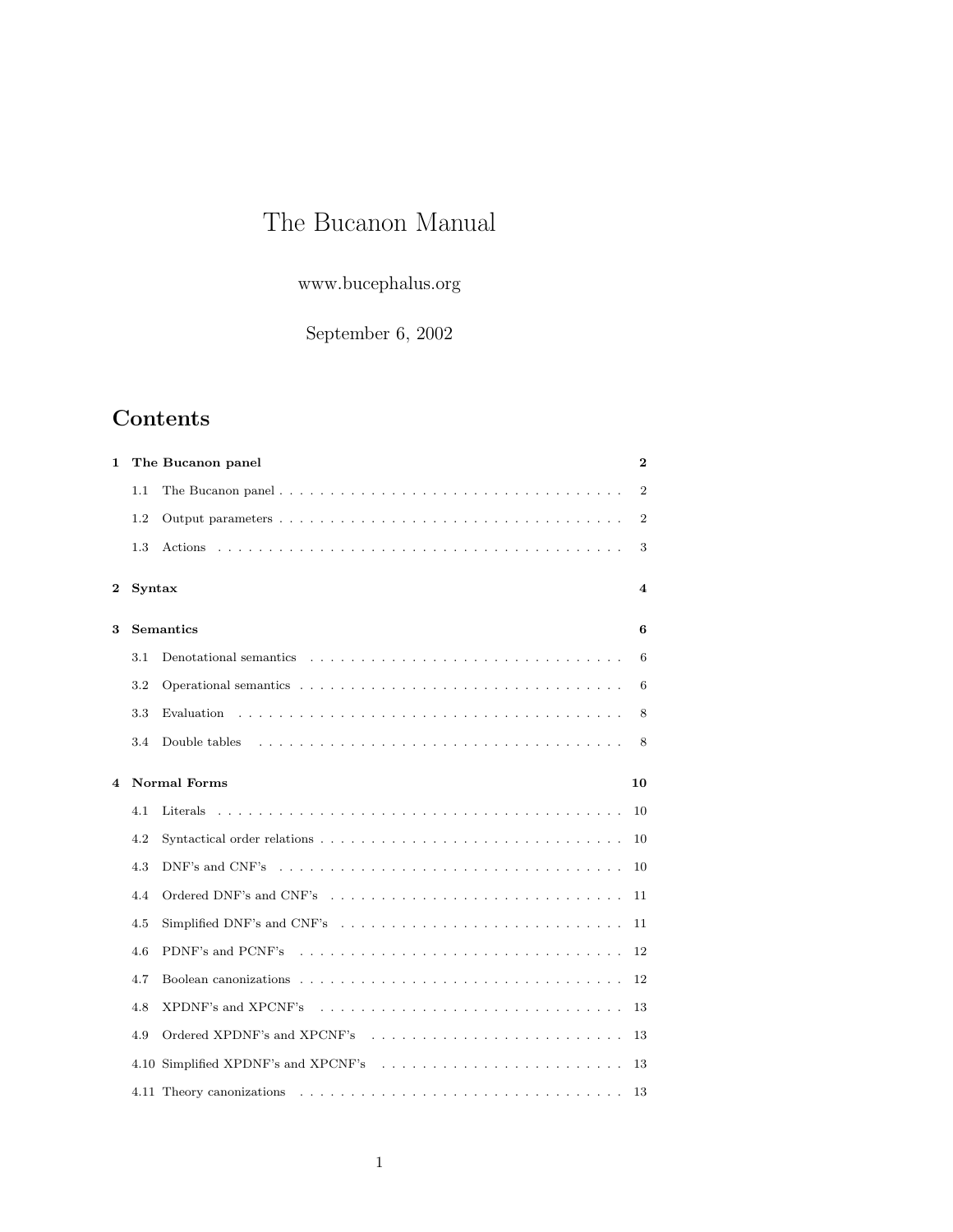## 1 The Bucanon panel

## 1.1 The Bucanon panel

The Bucanon panel is the working area for the user of both the Bucanon applet and the Bucanon application. It has the following structure:

| output parameter: |       | Notation |       | Formation     | Ordered | Simplified   |              |  |
|-------------------|-------|----------|-------|---------------|---------|--------------|--------------|--|
|                   |       |          |       | (input area)  |         |              |              |  |
| actions:          | clear | eval     | table | double table  |         | PDNF         | PCNF         |  |
|                   |       |          |       |               |         | <b>XPDNF</b> | <b>XPCNF</b> |  |
|                   |       |          |       | (output area) |         |              |              |  |

From top to bottom the Bucanon panel has four areas:

- A row of output parameter buttons, where the settings for the output can be altered.
- An input area. Here is the place to insert your input formulas.
- A row of action buttons. When you input a formula, press one of the action buttons, and the according results will appear in
- the output area.

### 1.2 Output parameters

The first row of the Bucanon panel contains four output parameters and each of these parameters is set to one of two values:

• The notation output parameter is either stroke (which is the default setting) or arithmetic. The syntax of formulas comes with two different notations for negation, conjunction and disjunction:

|             | stroke notation                                | arithmetic notation                        |
|-------------|------------------------------------------------|--------------------------------------------|
| negation    | $r_{x}$                                        | $-x$                                       |
| conjunction | $\lbrack , \rbrack$ or $\lbrack ,x \rbrack$ or | $[*]$ or $[*x]$ or                         |
|             | $[x_1,\ldots,x_n]$ with $n\geq 2$              | $[x_1*, \ldots *x_n]$ with $n \geq 2$      |
| disjunction | $[:]$ or $[:x]$ or                             | $\lceil + \rceil$ or $\lceil +x \rceil$ or |
|             | $[x_1;\ldots;x_n]$ with $n\geq 2$              | $[x_1 + \ldots + x_n]$ with $n \geq 2$     |

The parameter determines in which notation the formulas will appear in the output area. (For input formulas, both notations can be applied, even in a mixed way, no matter how the notation parameter is set.)

• The formation parameter is set to either one of the following three values:

- line: Output formulas are written from left to right, e.g.
	- $[ ' [a , 'b , c] =& [ 'a ; b ; 'c ] ]$
- tree: Output formulas are displayed in their tree structure, e.g.
	- $[$  '[ a
	- , 'b
	- , c ]
	- => ['a ; b
		- ; 'c ] ]
- custom (max  $l$ ): The tree structure is only applied when the formula length exceeds the defined maximal line length *l*. For example, with  $l = 20$  we get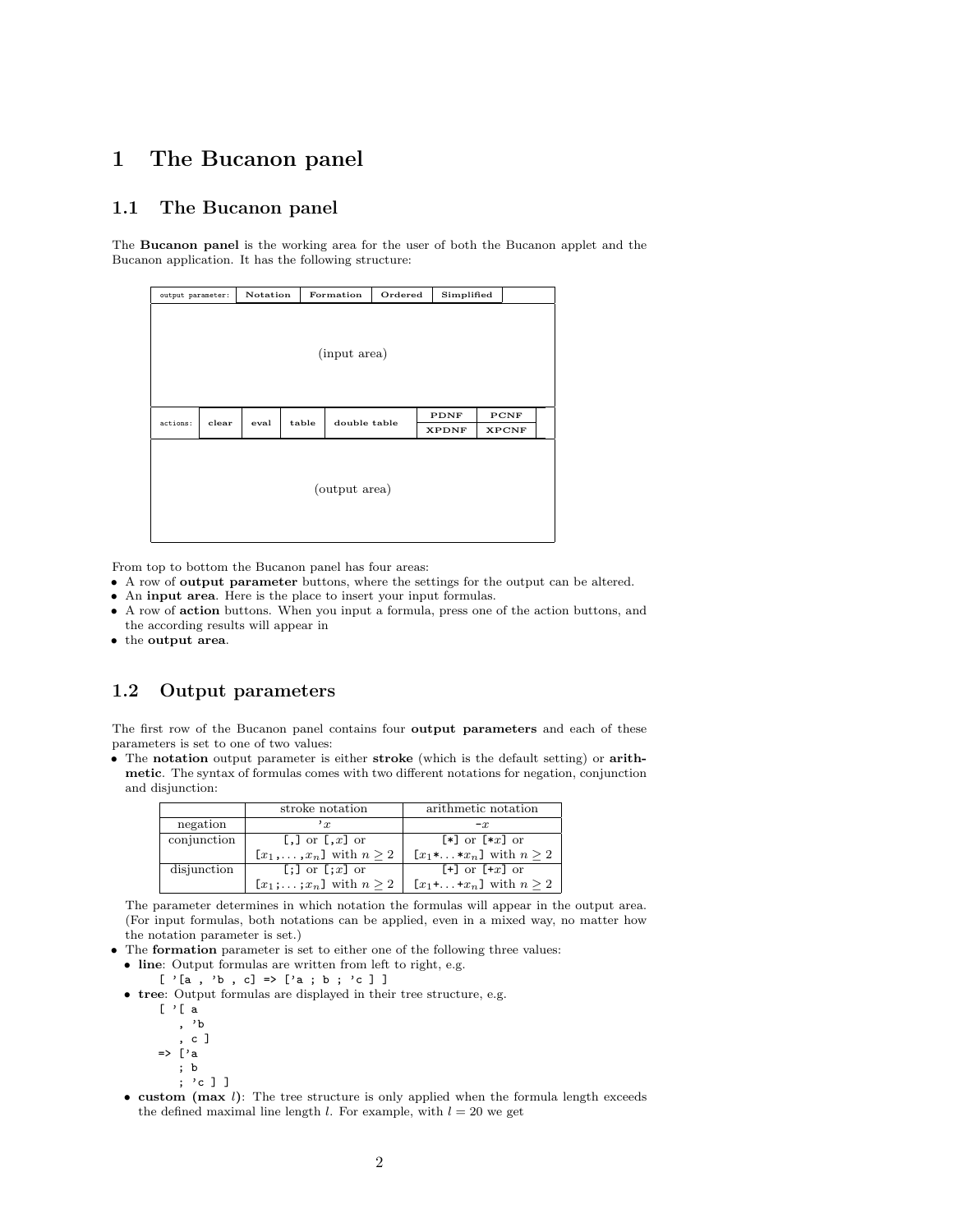[ '[a , 'b , c]

 $\Rightarrow$  ['a; b; 'c]]

This usually gives the most compact representation, so the formation parameter is set to custom with  $max l := 80$  by default.

- The ordered output parameter determines, if the arguments of the output normal forms have to be in an ascending syntactical order or not. For a precise definition see below. The default setting is ordered: no.
- In a simplified normal form, nullary an unary conjunctions and disjunctions are replaced by bit values or the argument only. For example, a is the simplified form of the DNF [+[\*a]] and the unit bit ! is the simplified version of the CNF [\*]. For a precise definition see below. The default setting is simplified: yes.

### 1.3 Actions

clear Clears the input and output area.

eval Generates the evaluation of the input formula. Evaluated formulas don't have bit values (i.e. ? for false and ! for true) as subformulas. For example.  $[?,a,[?;':;:],'b]$ becomes  $[a, 'b]$  after evaluation. For subvalences (i.e.  $[... = \infty, 1]$ ) and equivalences (i.e.  $[... \le \ge \dots]$ ) the according truth value (i.e. ? or !) is generated.

table The truth or bit value table of the input formula is displayed.

double table The table is a vector of bit values on one list of atoms. A *double table* is a matrix of bit values where the one list of atoms is divided into two lists. The double table is constructed after you specified one of these lists (namely the left one).

For example, the table of  $[a, c, 'b]$  for "a and b and not c" is the following one. Next to it there is the double table of the same formula after specifying [a b] as the left atom list

| a | b | c           |                |  |   |   |   |   |   |
|---|---|-------------|----------------|--|---|---|---|---|---|
| ? | ? | ?           | 7              |  |   |   | ? |   | C |
| Ţ | ? | $\tilde{?}$ | 7              |  |   |   |   |   |   |
|   |   |             |                |  | ? | ? | ? | 7 |   |
| ? | ì | $\tilde{?}$ | 7              |  |   |   |   |   |   |
| Ţ | ì | ?           | 7              |  | Ţ | ? | ? |   |   |
|   |   |             |                |  | ? | Ţ | ? | 7 |   |
| ? | ? | Ţ.          | ?              |  |   |   |   |   |   |
|   |   |             |                |  | ï | ï | ? | 2 |   |
| Ţ | ? | Ţ.          | $\blacksquare$ |  |   |   |   |   |   |
| ? | Ţ | Ţ.          | ?              |  | a | b |   |   |   |
|   |   |             |                |  |   |   |   |   |   |
|   |   | ı           | ?              |  |   |   |   |   |   |
|   |   |             |                |  |   |   |   |   |   |

- PDNF The Prime Disjunctive Normal Form of the input formula is generated, i.e. the DNF where the arguments of the disjunction are exactly all the irreducible or *prime* literal conjunctions.
- PCNF The Prime Conjunctive Normal Form of the input formula is generated, which is the dual form of the PDNF.
- **XPDNF** The eXtended Prime Disjunctive Normal Form of a given input formula  $\varphi$  has the form  $[\Delta \mid \alpha_1 \ldots \alpha_n]$ , where  $\Delta$  is the PDNF of  $\varphi$  and the  $\alpha_i$  are the atoms that occur in  $\varphi$ , but not in  $\Delta$ .
- XPCNF Generates the eXtended Prime Conjunctive Normal Form of the given input formula.

For a proper definition see the chapter on normal forms below.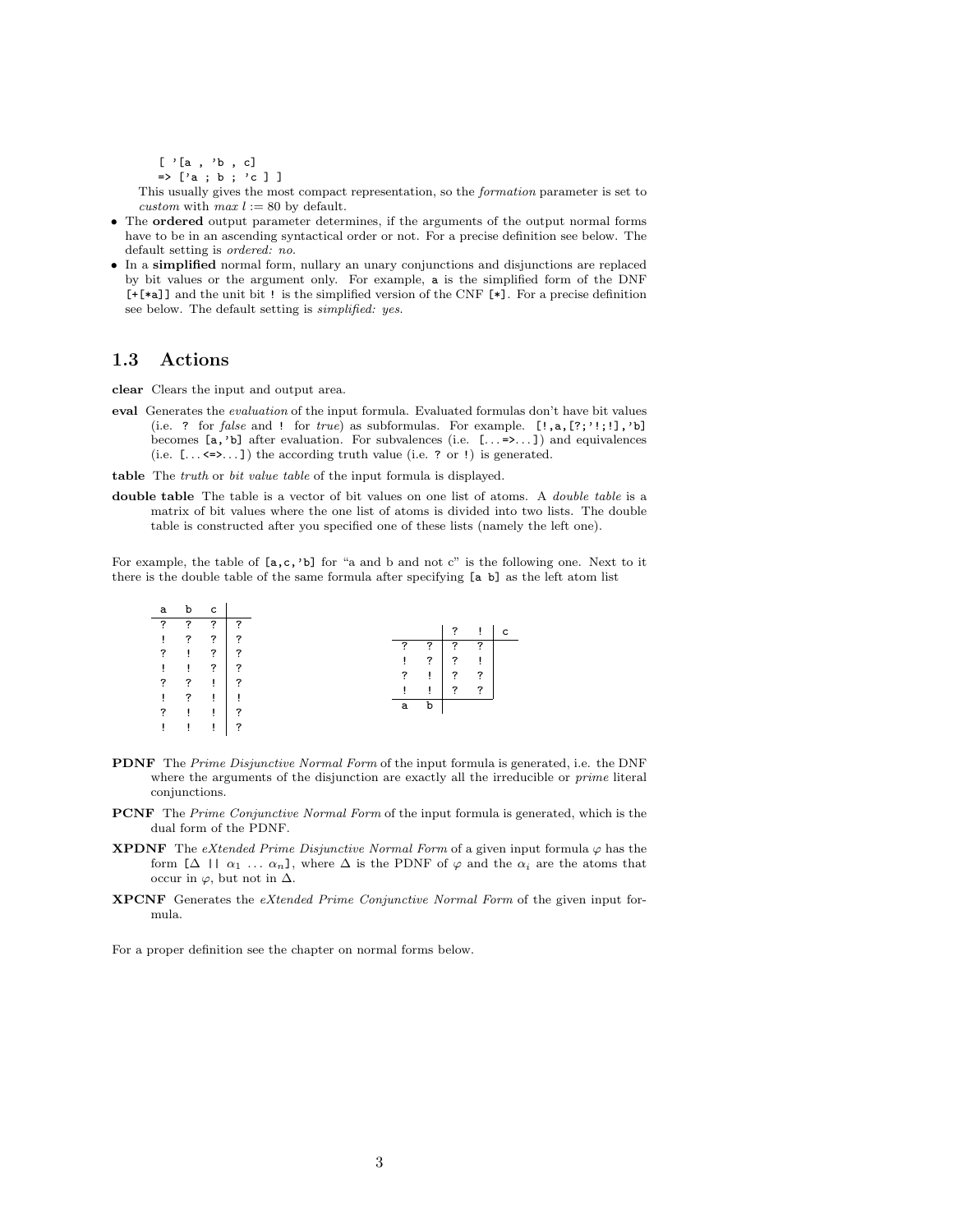## 2 Syntax

Well–defined strings of the Bucanon program are made of the following characters:

- An identifier character, which is either a letter  $(A_1, \ldots, Z, a, \ldots, z)$  a digit  $(0,1,\ldots, 9)$  or the understroke (\_).
- An operator character, which is either of the following

? ! ' , ; - \* + < > = | @

- A bracket characters [ or ]
- A white space character, which is the blank or line feed.

Well–defined symbols or words are

- Identifiers, which are non–empty strings of identifier characters. Six examples of identifiers are given by
- hallo\_world HalloWorld x0 X0a13 234abc \_1
- Operator symbols, which are exactly the following

? ! ' , ; - \* + -> <-> => <=> || <| |> @| @ -@ +@

• Bracket symbols [ or ]

Well–defined formulas are made of well–defined symbols according to the rules in the right column of figure 1. So basically a formula is either a theory formula or a atom list formula. Theory formulas are a proper superset of the more common boolean formulas.

Note that there are two alternative notations for negation, conjunction and disjunction, called stroke and arithmetic notation:

|             | stroke notation                   | arithmetic notation                        |
|-------------|-----------------------------------|--------------------------------------------|
| negation    | r                                 | $-x$                                       |
| conjunction | [,] or $\left[ ., \right]$ or     | $\lceil * \rceil$ or $\lceil *x \rceil$ or |
|             | $[x_1,\ldots,x_n]$ with $n\geq 2$ | $[x_1^*, \ldots^*x_n]$ with $n \geq 2$     |
| disjunction | $[:]$ or $[:x]$ or                | $\lceil + \rceil$ or $\lceil +x \rceil$ or |
|             | $[x_1;\ldots;x_n]$ with $n\geq 2$ | $[x_1 + \ldots + x_n]$ with $n \geq 2$     |

In the sequel we use the standard LaTeX symbols as described in the middle column of figure 1. In particular, we use the standard ¬,∧,∨ for negation, conjunction and disjunction. For example the (true) formula in LaTeX notation

$$
\left[\,\left[\,\left[\,\neg a \vee b\,\right]\Uparrow c\,a\,\right] \Leftrightarrow \left[\,\neg a \vee\,?\vee \left[\,\left.\right]\wedge d \wedge \neg d\,\right]\,\right]\,\right]
$$

can be written in Bucanon notation as

$$
[[['a + b] < | c a] <=> [-a; ?; [[', d, -d]]]
$$

Between any two symbols in these formulas, any amount of white space is allowed without changing the formula. (Note however, that an atoms list  $[\alpha_1 \alpha_2 \ldots \alpha_n]$  requires at least one white space character between each atom.)

The bracket symbols are part of the syntax and cannot be left or added arbitrarily. For example, the input of [a] for a or  $a \wedge b$  for  $[a \wedge b]$  would lead to error massages in both cases.

The use of ? for zero or false and ! for unit or true in the Bucanon syntax is less common. As a rule to memorize these symbols, you can think of the shape of "?" as "circle and dot", which is "zero bit". Accordingly "!" is "stroke and dot", which is "unit bit".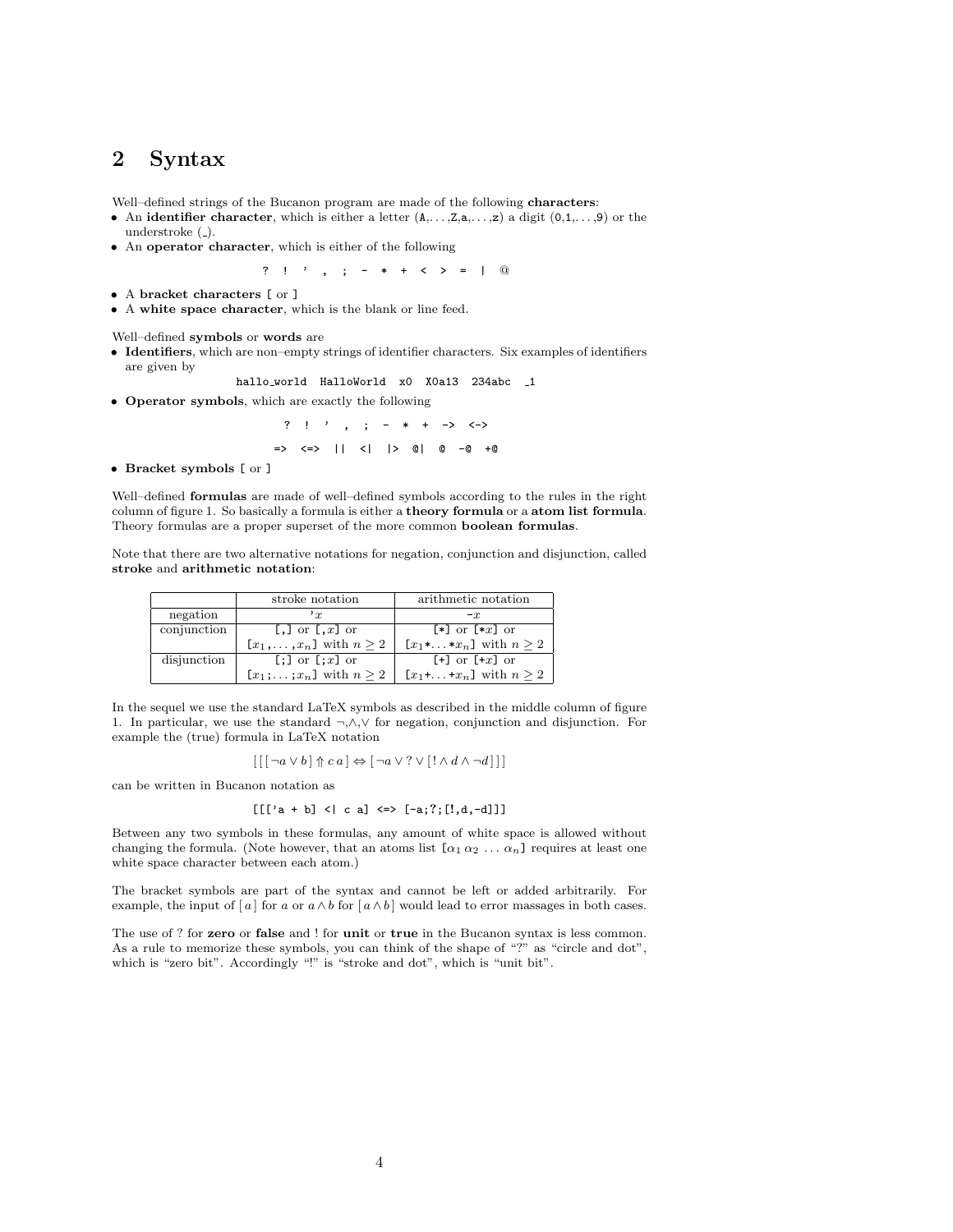# Formulas

|                             | in LaTeX notation                                                                                                                          | in Bucanon notation                                                                                                                |
|-----------------------------|--------------------------------------------------------------------------------------------------------------------------------------------|------------------------------------------------------------------------------------------------------------------------------------|
| formula                     |                                                                                                                                            |                                                                                                                                    |
| theory formula $\tau$       |                                                                                                                                            |                                                                                                                                    |
| atom $\alpha$               | non-empty string of letters $(A, \ldots, Z, a, \ldots, z),$<br>digits $(0,1,\ldots,9)$ , and the understroke (-)                           | non-empty string of letters $(A, \ldots, Z, a, \ldots, z)$ ,<br>digits $(0,1,,9)$ , and the understroke $($                        |
| boolean junction            |                                                                                                                                            |                                                                                                                                    |
| bit value                   |                                                                                                                                            |                                                                                                                                    |
| zero bit                    | ?                                                                                                                                          | ?                                                                                                                                  |
| unit bit                    |                                                                                                                                            |                                                                                                                                    |
| negation                    | $\neg \tau$                                                                                                                                | $,^{\prime}$                                                                                                                       |
|                             |                                                                                                                                            | $-\tau$                                                                                                                            |
| conjunction                 | $[\wedge]$ or $[\wedge \tau]$ or $[\tau_1 \wedge \cdots \wedge \tau_n]$ with $n \geq 2$                                                    | [,] or $[\tau]$ or $[\tau_1, \ldots, \tau_n]$ with $n \geq 2$<br>[*] or [* $\tau$ ] or [ $\tau_1$ ** $\tau_n$ ] with $n \geq 2$    |
| disjunction                 | $[\vee]$ or $[\vee \tau]$ or $[\tau_1 \vee \cdots \vee \tau_n]$ with $n \geq 2$                                                            | [;] or $[\tau, \tau]$ or $[\tau_1; \ldots; \tau_n]$ with $n \geq 2$<br>[+] or [+ $\tau$ ] or [ $\tau_1$ ++ $\tau_n$ ] with $n > 2$ |
| subjunction                 | $\lceil \tau_1 \rightarrow \tau_2 \rceil$                                                                                                  | $[\tau_1 \to \tau_2]$                                                                                                              |
| equijunction                | $\lceil \tau_1 \leftrightarrow \tau_2 \rceil$                                                                                              | $[\tau_1 \leftrightarrow \tau_2]$                                                                                                  |
| boolean relation            |                                                                                                                                            |                                                                                                                                    |
| subvalence                  | $\lceil \tau_1 \Rightarrow \tau_2 \rceil$                                                                                                  | $[\tau_1 \Rightarrow \tau_2]$                                                                                                      |
| equivalence                 | $[\tau_1 \Leftrightarrow \tau_2]$                                                                                                          | $[\tau_1 \iff \tau_2]$                                                                                                             |
| expansion or reduction      |                                                                                                                                            |                                                                                                                                    |
| expansion                   | $\lceil \tau \rceil \rceil \lambda$ or $\lceil \tau \rceil \rceil \alpha_1 \alpha_2 \ldots \alpha_n$ with $n > 0$                          | $[\tau \mid \mid \lambda]$ or $[\tau \mid \mid \alpha_1 \alpha_2 \ldots \alpha_n]$ with $n \geq 0$                                 |
| infimum reduction           | $\lceil \tau \uparrow \uparrow \lambda \rceil$ or $\lceil \tau \uparrow \uparrow \alpha_1 \alpha_2 \ldots \alpha_n \rceil$ with $n \geq 0$ | $[\tau \leq \lambda]$ or $[\tau \leq \alpha_1 \alpha_2 \ldots \alpha_n]$ with $n \geq 0$                                           |
| supremum reduction          | $[\tau \Downarrow \lambda]$ or $[\tau \Downarrow \alpha_1 \alpha_2 \dots \alpha_n]$ with $n \geq 0$                                        | $[\tau \mid > \lambda]$ or $[\tau \mid > \alpha_1 \alpha_2 \ldots \alpha_n]$ with $n > 0$                                          |
| standard reduction          | $@ _{\mathcal{T}}$                                                                                                                         | $Q \tau$                                                                                                                           |
| atom list formula $\lambda$ |                                                                                                                                            |                                                                                                                                    |
| atom list                   | $\lceil \alpha_1 \alpha_2 \ldots \alpha_n \rceil$ with $n \geq 0$                                                                          | $[\alpha_1 \alpha_2 \ldots \alpha_n]$ with $n \geq 0$                                                                              |
| atom list function          | $@ \tau$                                                                                                                                   | $\mathfrak{a}_\tau$                                                                                                                |
| negative atom list function | $-\mathbf{\Omega}\tau$                                                                                                                     | $-@T$                                                                                                                              |
| positive atom list function | $+@ \tau$                                                                                                                                  | $+@ \tau$                                                                                                                          |

# Boolean formulas

|                           | in LaTeX notation                                                                                                 | in Bucanon notation                                                                                         |
|---------------------------|-------------------------------------------------------------------------------------------------------------------|-------------------------------------------------------------------------------------------------------------|
| boolean formula $\varphi$ |                                                                                                                   |                                                                                                             |
| atom $\alpha$             | non-empty string of letters $(A, \ldots, Z, a, \ldots, z)$ ,<br>digits $(0,1,\ldots,9)$ , and the understroke (-) | non-empty string of letters $(A, \ldots, Z, a, \ldots, z)$ ,<br>digits $(0,1,,9)$ , and the understroke $($ |
| boolean junction          |                                                                                                                   |                                                                                                             |
| bit value                 |                                                                                                                   |                                                                                                             |
| zero bit                  |                                                                                                                   | ?                                                                                                           |
| unit bit                  |                                                                                                                   |                                                                                                             |
| negation                  | $\neg \varphi$                                                                                                    | $\cdot_{\varphi}$                                                                                           |
|                           |                                                                                                                   | $-\varphi$                                                                                                  |
| conjunction               | $[\wedge]$ or $[\wedge \varphi]$ or $[\varphi_1 \wedge \cdots \wedge \varphi_n]$ with $n \geq 2$                  | [,] or $\lbrack \varphi \rbrack$ or $\lbrack \varphi_1, \ldots, \varphi_n \rbrack$ with $n \geq 2$          |
|                           |                                                                                                                   | [*] or [* $\varphi$ ] or [ $\varphi_1$ ** $\varphi_n$ ] with $n \geq 2$                                     |
| disjunction               | $[\vee]$ or $[\vee \varphi]$ or $[\varphi_1 \vee \cdots \vee \varphi_n]$ with $n \geq 2$                          | [;] or $[\,\varphi]$ or $[\,\varphi_1\,;\ldots;\varphi_n]$ with $n \geq 2$                                  |
|                           |                                                                                                                   | [+] or $[+\varphi]$ or $[\varphi_1 + \ldots + \varphi_n]$ with $n \geq 2$                                   |
| subjunction               | $ \varphi_1 \rightarrow \varphi_2 $                                                                               | $[\varphi_1 \rightarrow \varphi_2]$                                                                         |
| equijunction              | $\lbrack \varphi_1 \leftrightarrow \varphi_2 \rbrack$                                                             | $[\varphi_1 \leftrightarrow \varphi_2]$                                                                     |
|                           |                                                                                                                   |                                                                                                             |

Figure 1: The syntax of formulas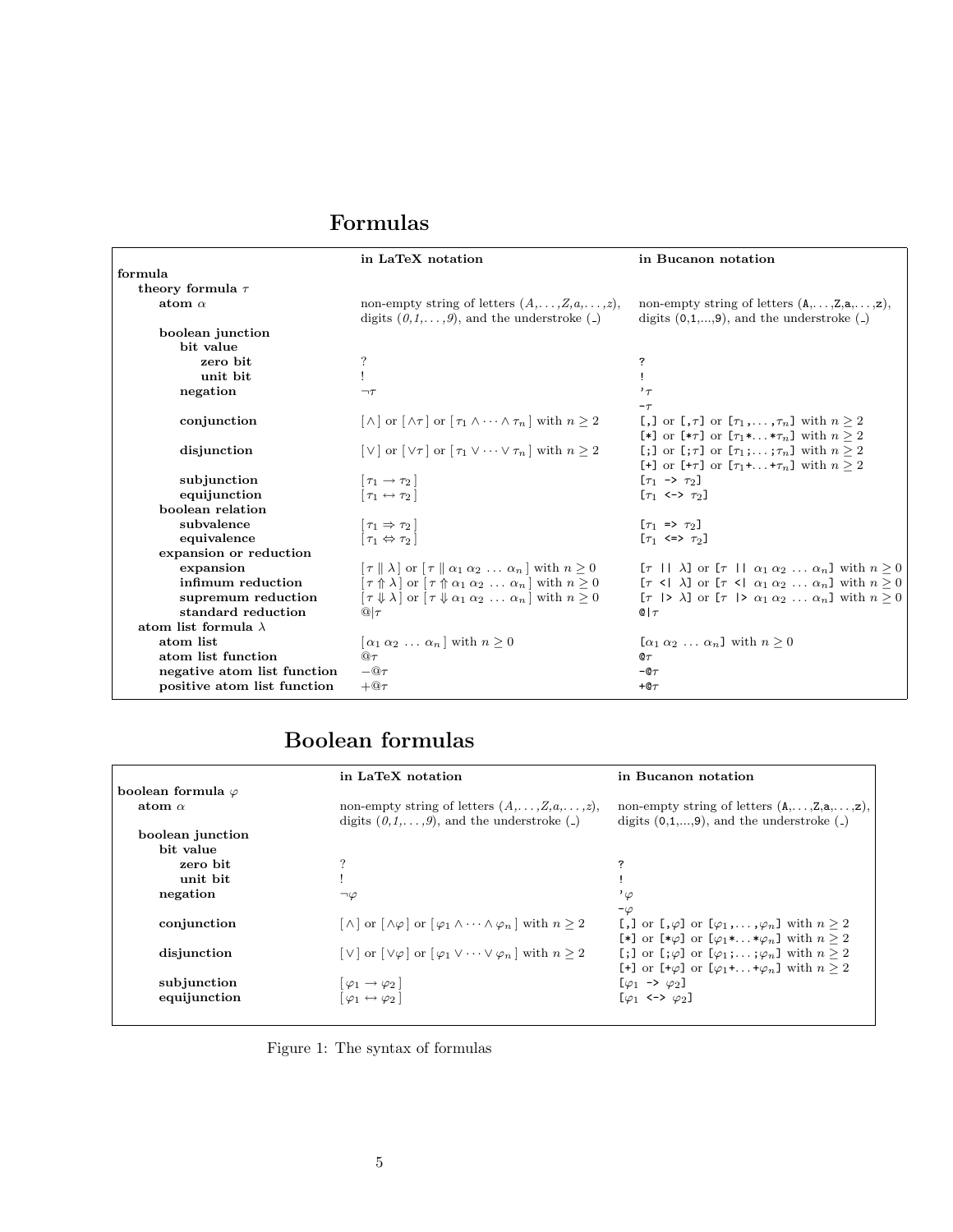## 3 Semantics

We distinguish two or three ways of assigning meanings to formulas:

• Denotational semantics

Each theory formula denotes a unique so–called world, which is again uniquely represented by its table. The according action in Bucanon is called by pressing the table button. There is also a double table action, that creates variations of the table. (See below in this chapter) • Operational semantics

Each input theory formula can be transformed into certain (bi)equivalent, so–called normal forms. The according normalizers or canonizers in Bucanon are the PDNF, PCNF, XPDNF, and XPCNF buttons.

• Evaluation

Strictly speaking, this is a normalizer, too. In Bucanon the evaluation of a formula is returned after pressing the eval action button.

## 3.1 Denotational semantics

Formulas are either theory formulas or atom list formulas. The standard interpretation of formulas is the following:

• Each atom list formula denotes a finite atom set. Because there is a strict linear order  $\lt$ defined on the set of atoms, each finite atom set has a unique representation as an ordered atom list. So we can say that the standard meaning of an atom list formula is an ordered atom list.

In order to determine the ordered atom list of an atom list formula  $\lambda$  with the Bucanon program, input  $\lambda$  and call the *eval* action.

• Each theory formula (including each boolean formula)  $\tau$  denotes a world or theory. In purely mathematical terms a world is a function of the type  $(A \rightarrow B) \rightarrow B$ , where A is its atom set or ordered atom list and  $\mathcal{B} = \{?, !\}$  the set of bit values. Such a world is uniquely represented by its (bit value or truth) table and vice versa. So we can say that the standard meaning of a theory formula is a table.<sup>1</sup>

The table of an input theory formula  $\tau$  is generated in Bucanon by calling the *table* action.

One intuitive, because "meaningful" way to define the method that generates the world or table of a given theory formulas is given in two steps:

• Define the world/table of an atom formula  $\alpha$ . This is given by



• Define all the operator symbols  $(\neg, ?, \wedge, @, \Uparrow, \Rightarrow, \dots)$  as operations on worlds/tables. This is done in the chapter below, called the algebra of worlds, which is also the title of the resulting structure.

The world world( $\tau$ ) of an arbitrary theory formula  $\tau$  is then recursively generated according to these definitions. For example:

$$
world(\neg[a \land \neg a]) = \neg[world(a) \land \neg world(a)]
$$
\n
$$
= \neg\left[\begin{array}{c|c}\n a & a & b \\
 \hline\n ? & ? & \land \neg \overline ? & ? \\
 1 & 1 & 1 & \end{array}\right] = \neg\left[\begin{array}{c|c}\n a & a & b \\
 \hline\n ? & ? & \land \overline ? & ? \\
 1 & 1 & 1 & \end{array}\right]
$$
\n
$$
= \neg\left[\begin{array}{c|c}\n a & a & b \\
 \hline\n ? & ? & ? \\
 1 & 1 & \end{array}\right]
$$
\n
$$
= \neg\left[\begin{array}{c|c}\n a & a & b \\
 \hline\n ? & ? & ? \\
 1 & 1 & \end{array}\right]
$$

## 3.2 Operational semantics

Two theory formulas  $\tau_1$  and  $\tau_2$  are said to be

<sup>&</sup>lt;sup>1</sup>A full account of the denotational semantics and the generation of tables and double tables is given in World algebras, available on www.bucephalus.org.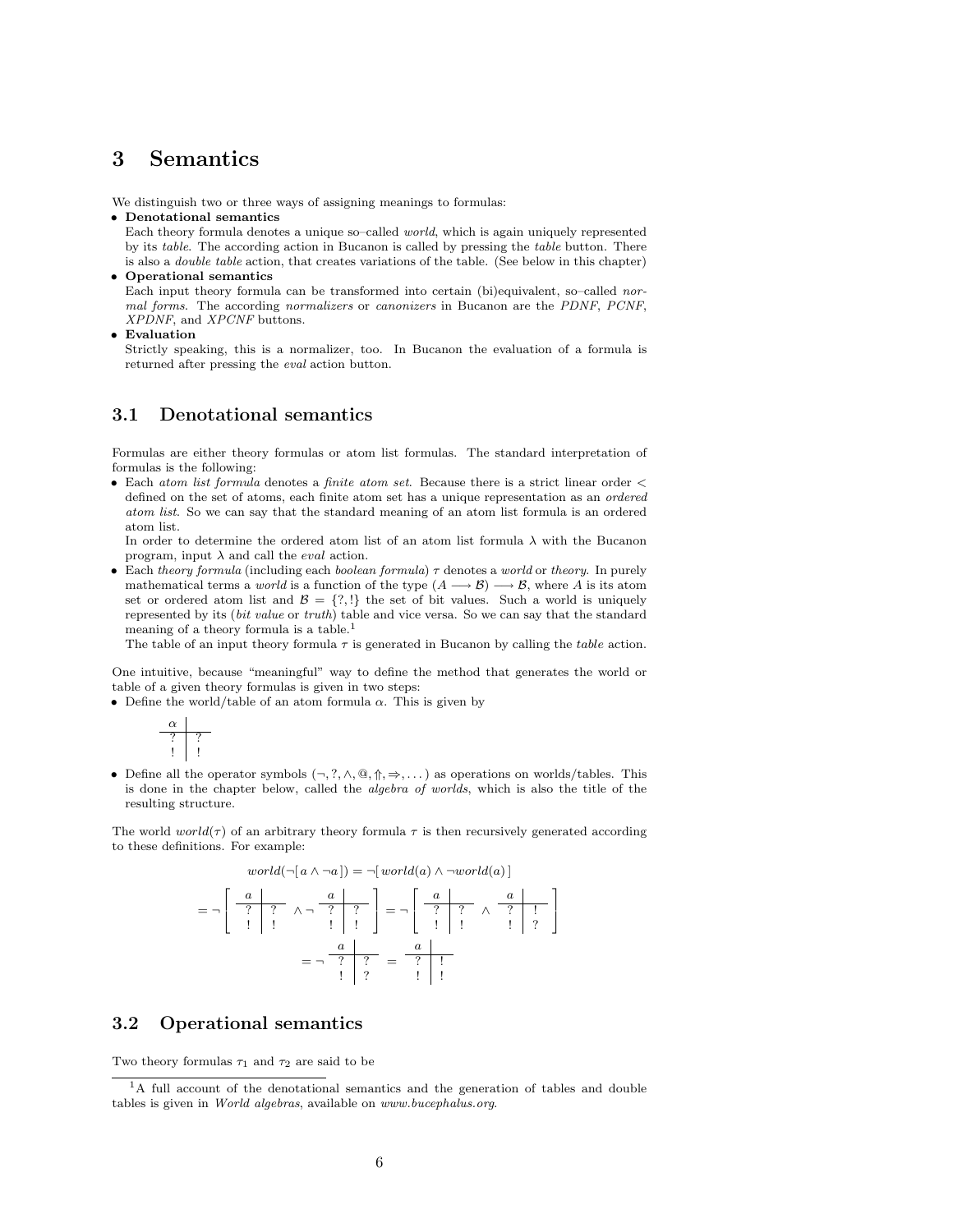- equiatomic or atomically identical iff they have the same atom list (i.e. iff the evaluations of  $@_{\tau_1}$  and  $@_{\tau_2}$  return the same results)
- equivalent or boolean identical iff they are equivalent in the usual sense (see the chapter the algebra of worlds for a definition)
	- (i.e. iff the evaluation of  $eval([\tau_1 \Leftrightarrow \tau_2])$  returns !)
- biequivalent or theoretically identical iff they are equiatomic and equivalent (i.e. iff their tables are identical)

Each of these three relations is a proper equivalence relation (i.e. reflexive, symmetric and transitive). So each one of them induces a partition of the set of all theory formulas into a set of disjunct equivalence classes.

A subset  $NF$  of all theory formulas is a set of atomic/boolean/theory normal forms iff for each theory formula  $\tau$  there is at least one atomically/boolean/theoretically identical form in NF. And NF is **canonic** iff this form is unique for each  $\tau$ . A function that returns a (the) normal form for each  $\tau$  is a (canonic) atomic/boolean/theoretical normalizer. A canonic normalizer is also called a canonizer. 2

The Bucanon program essentially consists of four canonizers:

• Two boolean normalizers pdnf and pcnf that return the prime disjunctive/conjunctive normal form for each given theory formula.

If the output parameter ordered is set to yes, they become boolean canonizers, because for every theory formula  $\tau$  there is exactly one equivalent *ordered prime disjunctive*/*conjunctive* normal form.

• Two theoretical normalizers  $xpdnf$  and  $xpcnf$  that return the *extended prime disjunc*tive/conjunctive normal form for each given theory formula.

If the output parameter ordered is set to yes, they become theoretical canonizers, because for every theory formula  $\tau$  there is exactly one biequivalent ordered extended prime disjunctive/conjunctive normal form.

While these boolean normalizers always return a boolean formula Φ for each input theory formula  $\varphi$ , the extended normal forms have the form  $[\Phi \nvert [\alpha_1 \dots \alpha_n]]$ . During the transformation of  $\varphi$  into  $\Phi$ , atoms can get lost because they are redundant for an equivalent representation. For example, in  $\varphi = [\neg a \wedge [b \vee \neg b]]$ , the atom b is redundant, since  $\varphi \Leftrightarrow \neg a$ . But while  $\neg a$  is equivalent to  $\varphi$ , it is not equiatomic and not biequivalent. The list  $\lceil \alpha_1 \ldots \alpha_n \rceil$  in the extended normal form is exactly the list of all these redundant atoms of  $\varphi$ . The **expander**  $\parallel$  is an operator that is defined to extend the atom set of a formula without changing the boolean semantics. It can actually be seen as an abbreviation for a boolean form, for example by defining

$$
\begin{bmatrix} \Phi \parallel \alpha_1 \ldots \alpha_n \end{bmatrix} := \begin{bmatrix} \Phi \parallel [\alpha_1 \ldots \alpha_n] \end{bmatrix} := \begin{cases} \begin{bmatrix} \Phi \wedge [\vdots \vee \alpha_1 \vee \cdots \vee \alpha_n] \end{bmatrix} \text{ or alternatively} \\ \begin{bmatrix} \Phi \vee [\vdots \wedge \alpha_1 \wedge \cdots \wedge \alpha_n] \end{bmatrix} \end{cases}
$$

For example, for  $\varphi = [\neg a \wedge [b \vee \neg b]]$  the form  $[\neg a \parallel b]$  is a biequivalent form of  $\varphi$ .

Sometimes, these normal forms of the Bucanon program can look odd, especially when they are trivial. For example, the proper form  $[\vee] \wedge \neg a]$  is biequivalent to  $\neg a$ , and usually one would prefer to write the latter. We call this kind of biequivalent transformation a simplification. Basically, the nullary junctions  $[\vee]$  and  $[\wedge]$  are replaced by ? and !, respectively, and unary junctions like  $[\vee \varphi]$  and  $[\wedge \varphi]$  are just  $\varphi$  in their simplified form. This simplification of the output normal forms is automatically switched on and off by adjusting the simplified output parameter accordingly.

Precise definitions of all the normal forms used in the Bucanon program is given in the chapter normal forms below.

<sup>&</sup>lt;sup>2</sup>Many authors use the term *canonic DNF* (and the dual *canonic CNF*) to refer to DNF's where each literal conjunction contains exactly all the atoms. For example, if  $\varphi = [a \rightarrow b],$ its canonic DNF would be  $\Delta = [ [\neg a \land \neg b] \lor [\neg a \land b] \lor [a \land b] ]$ . These forms are meant to be canonic boolean normal forms, but in fact they are not. For every pair of formulas  $\varphi_1$ and  $\varphi_2$  and their canonic DNF's  $\Delta_1$  and  $\Delta_2$ , the canonicity would imply that  $\varphi_1$  and  $\varphi_2$  are equivalent iff  $\Delta_1$  and  $\Delta_2$  are equal. But for example,  $\varphi_1 := [a \to a]$  and  $\varphi_2 := [b \to b]$  are equivalent and yet their canonic DNF's  $\Delta_1 = [[\wedge \neg a] \vee [\wedge a]]$  and  $\Delta_2 = [[\wedge \neg b] \vee [\wedge b]]$  are not equal.

Nevertheless these normal forms are important, at least from a didactic point of view, because there is an obvious bijection between worlds, tables and these formulas. Therefore we would call them natural rather than canonic normal forms.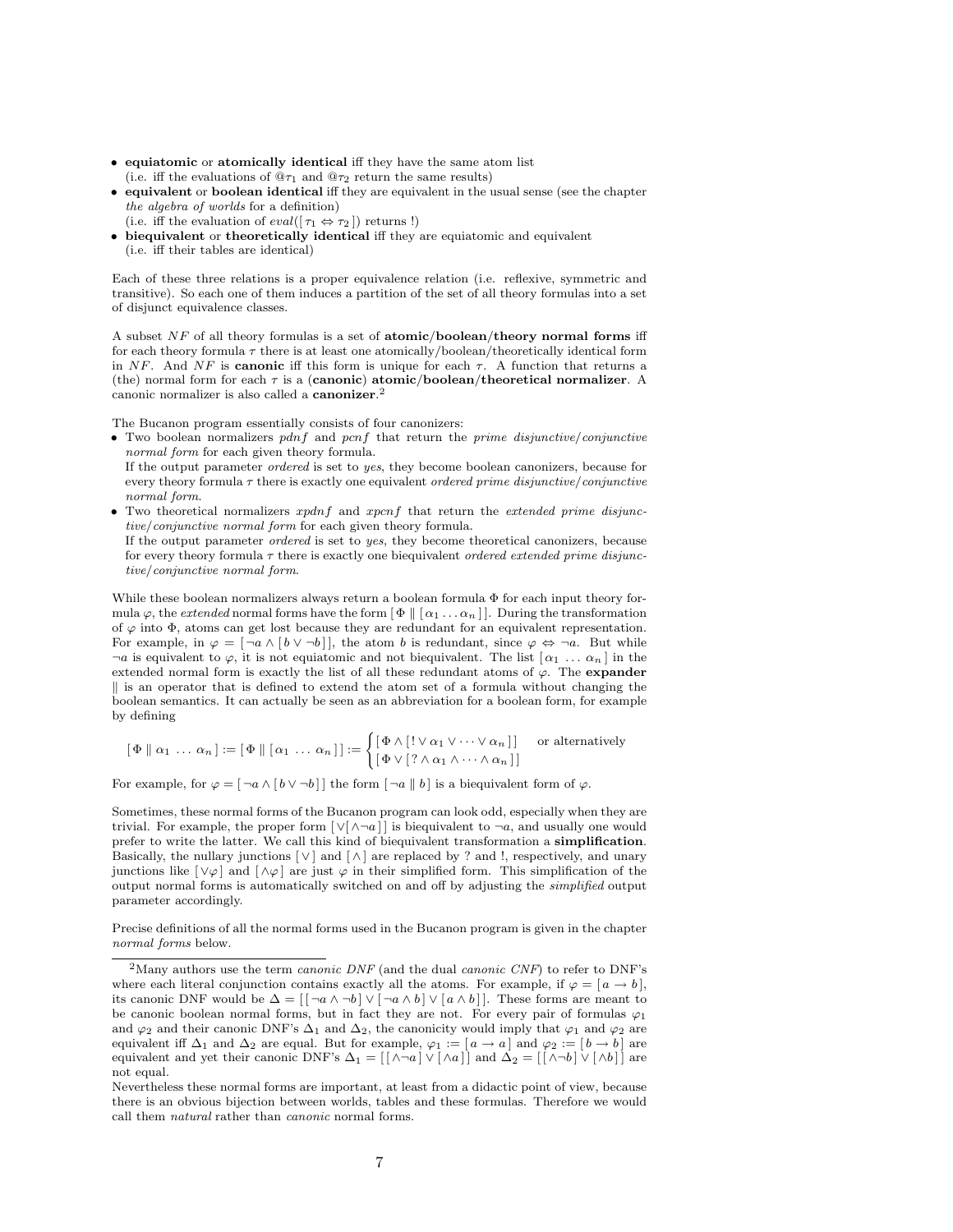#### 3.3 Evaluation

The evaluation function, the function of the *eval* action button, is defined for all input formulas. If the input is an atom list formula, the result is the according ordered atom list. For all theory formulas, it is a boolean normalizer, i.e. it always returns an equivalent theory formula. In particular, the output formula is generated according to the following rules:

• If the input is a *boolean formula*  $\varphi$ , the result is a boolean formula, too, but one that is either itself a bit value, or does not contain any bit value at all. This elimination of bit values in boolean formulas is according to the common operational definition of the boolean junctors  $\neg, \wedge, \vee, \rightarrow, \leftrightarrow.$  In particular

$$
\neg ? \rightarrow !
$$
\n
$$
\neg ! \rightarrow ?
$$
\n
$$
[a \land ! \land b] \rightarrow [a \land b]
$$
\n
$$
[a \land ? \land b] \rightarrow ?
$$
\n
$$
[a \lor ! \lor b] \rightarrow ?
$$
\n
$$
[a \lor ? \lor b] \rightarrow [a \lor b]
$$
\n
$$
[a \rightarrow !] \rightarrow !
$$
\n
$$
[a \rightarrow ?] \rightarrow \neg a
$$
\n
$$
[? \rightarrow a] \rightarrow a
$$
\n
$$
[a \leftrightarrow ?] \rightarrow \neg a
$$
\n
$$
[a \leftrightarrow ?] \rightarrow a
$$
\n
$$
[a \leftrightarrow !] \rightarrow a
$$

For more complex boolean formulas, this process is recursively applied. For example

$$
\neg[\cdot \lor a] \rightarrow \neg! \rightarrow ?
$$
\n
$$
\neg[\cdot \lor a]] \rightarrow \neg[ \cdot \to ?] \rightarrow \neg? \rightarrow !
$$
\n
$$
\neg[a \leftrightarrow \lor [\cdot \lor a]] \rightarrow \neg[a \leftrightarrow !] \rightarrow \neg a
$$

• If the input is a boolean relation, the output is always a bit value. The subvalence or consequence relation  $\Rightarrow$  and the equivalence  $\Leftrightarrow$  are defined as usual in propositional logic (see the chapter on worlds for a full definition), so

$$
\begin{aligned}\n[\tau_1 \Rightarrow \tau_2] &\mapsto \begin{cases}\n\vdots & \text{if } \tau_2 \text{ follows from } \tau_1 \\
\uparrow & \text{if } \tau_2 \text{ does not follow from } \tau_1\n\end{cases} \\
[\tau_1 \Leftrightarrow \tau_2] &\mapsto \begin{cases}\n\vdots & \text{if } \tau_1 \text{ and } \tau_2 \text{ are equivalent} \\
\uparrow & \text{if } \tau_1 \text{ and } \tau_2 \text{ are not equivalent}\n\end{cases}\n\end{aligned}
$$

• If the input is an expansion or reduction, i.e. if it has one of the forms

$$
[\tau \parallel \lambda] \qquad [\tau \Uparrow \lambda] \qquad [\tau \Downarrow \lambda] \qquad \textcircled{a}|\tau
$$

the returned result is an equivalent form. (For a proper explanation of these expressions, see the algebra of worlds.)

• If the input is an atom list formula, the result will be an ordered atom list. In particular  $[\alpha_1 \dots \alpha_n] \rightarrow$  the same list, but ordered;

|                       |           | for example, $[c b c a b b] \mapsto [a b c]$                               |
|-----------------------|-----------|----------------------------------------------------------------------------|
| $\omega_{\tau}$       | $\mapsto$ | the list of atoms contained in $\tau$ ;                                    |
|                       |           | for example, $\mathbb{Q}[c \wedge [b \vee \neg ba]] \mapsto [a \, b \, c]$ |
| $-@ \tau \rightarrow$ |           | the list of <i>negative</i> or <i>redundant</i> atoms of $\tau$ ;          |
|                       |           | for example, $-\mathbb{Q}[c \wedge [b \vee \neg ba]] \mapsto [ab]$         |
| $+\omega\tau$         | $\mapsto$ | the list of <i>positive</i> or <i>irredundant</i> atoms of $\tau$ ;        |
|                       |           | for example, $+ \mathbb{Q}[c \wedge [b \vee \neg ba]] \mapsto [c]$         |
|                       |           |                                                                            |

## 3.4 Double tables

Next to the *table* action, there is also the *double table* representation, which is a very useful tool for the intuitive introduction of some of the operations ( $\|\,\,\,\,\uparrow,\,\,\Downarrow,-\,\,\mathbb{Q},+\,\mathbb{Q}$ ). In order to let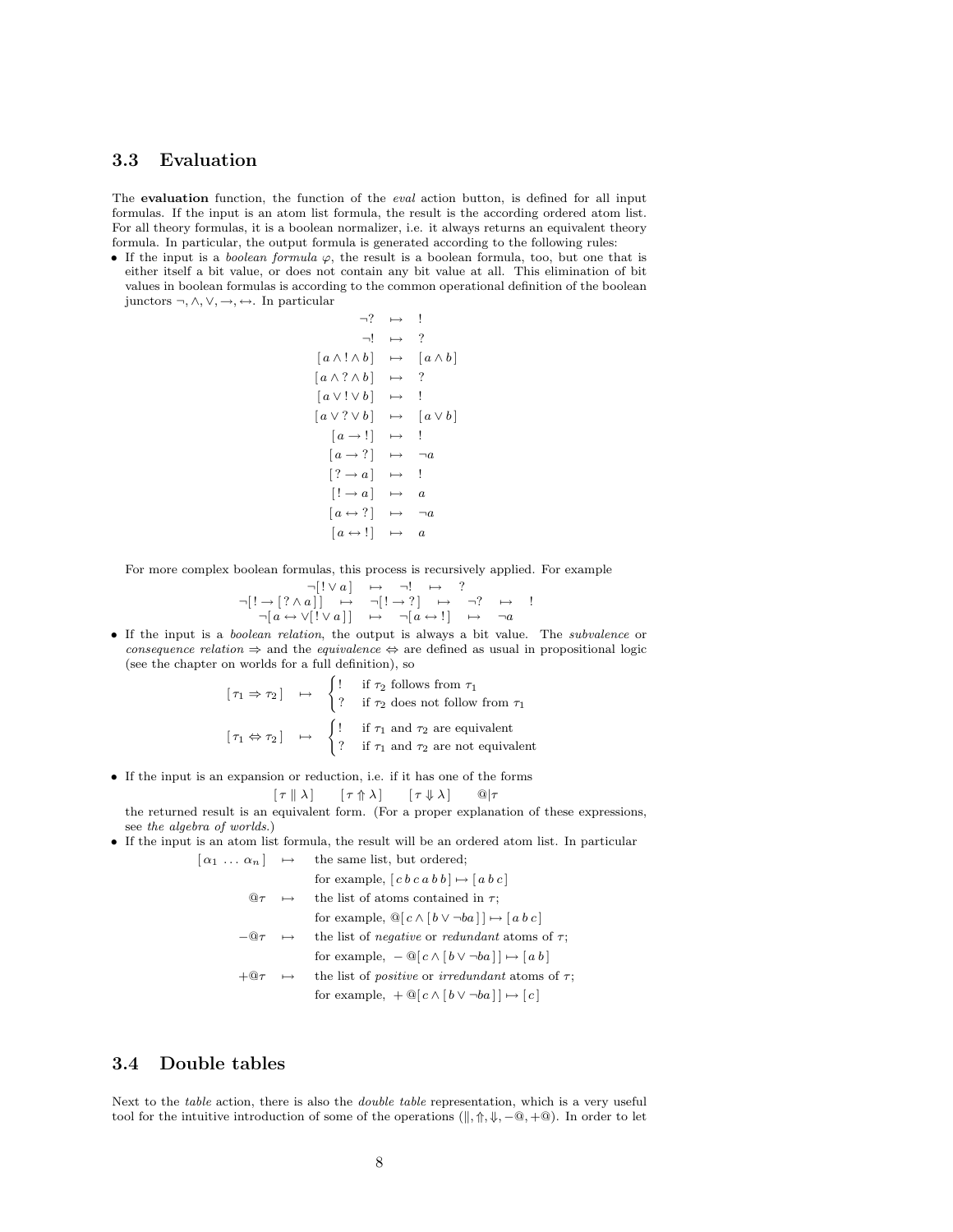Bucanon construct the double table of a given theory, you need to specify its left atom list. For example, the table and double table of the theory formula  $[a \rightarrow [c \wedge b]]$  for "if a, then c and b" are

| a.       |   | $\epsilon$     |          |  |  |                  |          |          |   |
|----------|---|----------------|----------|--|--|------------------|----------|----------|---|
| $\Omega$ | ŋ | $\Omega$       |          |  |  |                  |          | $\Omega$ |   |
|          | ? | $\overline{?}$ | റ        |  |  |                  | ឹ        |          |   |
| ?        |   | $\overline{?}$ |          |  |  |                  | $\Omega$ | ?        | ິ |
|          |   | $\overline{?}$ | $\Omega$ |  |  |                  |          |          |   |
| ?        | ? | L              |          |  |  | ?                |          |          |   |
|          | 7 | L              | っ        |  |  |                  |          | $\Omega$ |   |
| 7        |   | L              |          |  |  | $\boldsymbol{a}$ |          |          |   |
|          |   |                |          |  |  |                  |          |          |   |
|          |   |                |          |  |  |                  |          |          |   |

The double table has the left atom list  $[a b]$ .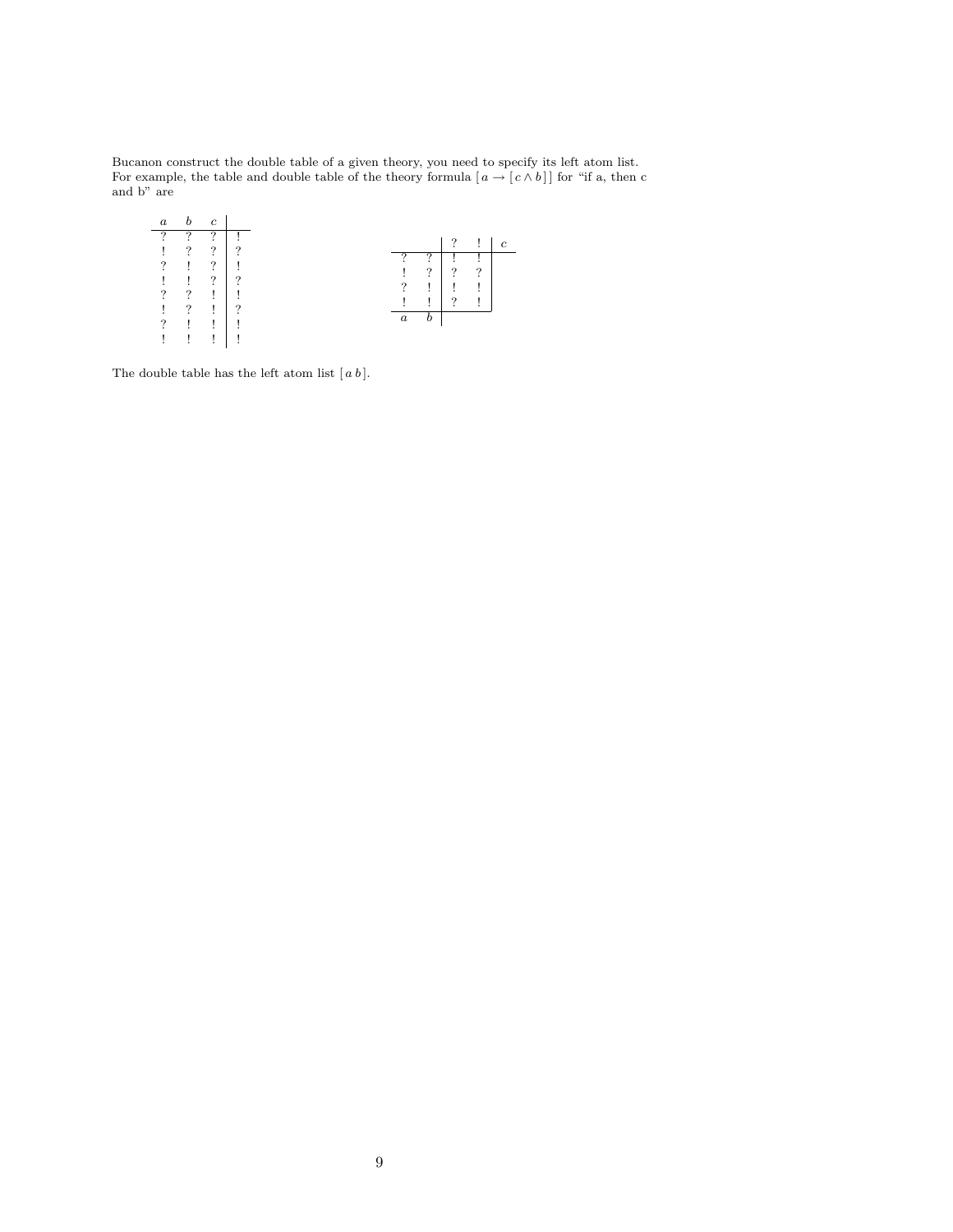# 4 Normal Forms

In the sequel, we always mean a theory (or boolean) formula, when we talk about a formula  $\varphi$ .

## 4.1 Literals

A literal is either an atom  $\alpha$  (positive literal) or a negated atom  $\neg \alpha$  (negative literal).

For every literal  $\lambda$  we define

 $|\lambda| := \begin{cases} \alpha & \text{if } \lambda = \alpha \text{ is a positive literal} \\ & \text{if } \lambda \end{cases}$  $\alpha$  if  $\lambda = \neg \alpha$  is a negative literal the atom of  $\lambda$  $bit(\lambda) := \begin{cases} 1 & \text{if } \lambda = \alpha \text{ is a positive literal} \\ 0 & \text{if } \lambda = \alpha \end{cases}$ ? if  $\lambda = \neg \alpha$  is a negative literal the bit value of  $\lambda$ 

## 4.2 Syntactical order relations

A strict linear order relation  $<$  is defined on each of the following sets:

• Bit values:

For each pair of bit values  $\beta_1$  and  $\beta_2$  we define

$$
\beta_1 < \beta_2 \quad \text{iff} \quad \beta_1 = ? \text{ and } \beta_2 = !
$$

• Identifier characters: We define

$$
0 < 1 < \cdots < 9 < A < \cdots < Z < \_ < a < \cdots < z
$$

• Atoms:

An atom  $\alpha_1$  is smaller than an atom  $\alpha_2$ , written  $\alpha_1 < \alpha_2$ , iff either  $\alpha_1$  is shorter than  $\alpha_2$ or they both have the same length and  $\alpha_1$  is lexically smaller than  $\alpha_2$ . More precisely, for  $\alpha_1 = c_1 c_2 \dots c_n$  and  $\alpha_2 = d_1 d_2 \dots d_m$  we put

$$
\alpha_1 < \alpha_2 \quad \text{ iff } \quad \left( \begin{array}{c} n < m \text{ or } \\ (n = m \text{ and } c_1 < d_1) \text{ or } \\ (n = m > 1 \text{ and } c_1 = d_1 \text{ and } c_2 \dots c_n < d_2 \dots d_m) \end{array} \right)
$$

• Literals:

For each pair  $\lambda_1, \lambda_2$  of literals, we define:

$$
\lambda_1 < \lambda_2 \quad \text{ iff } \quad \left( \begin{array}{c} |\lambda_1| < |\lambda_2| \text{ or } \\ (|\lambda_1| = |\lambda_2| \text{ and } bit(\lambda_1) < bit(\lambda_2) \end{array} \right)
$$

• Literal lists:

The order on literal lists is the usual lexical order based on the literal order. More precisely, for every pair  $[\lambda_1 \ldots \lambda_n]$  and  $[\lambda'_1 \ldots \lambda'_m]$  of literal lists, we define

$$
[\lambda_1 \ldots \lambda_n] < [\lambda'_1 \ldots \lambda'_m] \quad \text{ iff } \quad \left( \begin{array}{c} (n = 0 \text{ and } m > 0) \text{ or} \\ (n > 0 \text{ and } m > 0 \text{ and } \lambda_1 < \lambda'_1) \text{ or} \\ (n > 0 \text{ and } m > 0 \text{ and } \lambda_1 = \lambda'_1 \text{ and } \\ [\lambda_2 \ldots \lambda_n] < [\lambda'_2 \ldots \lambda'_m] \end{array} \right)
$$

We say that

- an atom list  $[\alpha_1 \alpha_2 \ldots \alpha_n]$  is **ordered** iff  $\alpha_1 < \alpha_2 < \cdots < \alpha_n$ .
- a literal list  $[\lambda_1 \lambda_2 \ldots \lambda_n]$  is ordered iff  $\lambda_1 < \lambda_2 < \cdots < \lambda_n$ .
- a literal list  $[\lambda_1 \lambda_2 \ldots \lambda_n]$  is normal iff  $|\lambda_1| < |\lambda_2| < \cdots < |\lambda_n|$ .

## 4.3 DNF's and CNF's

Definition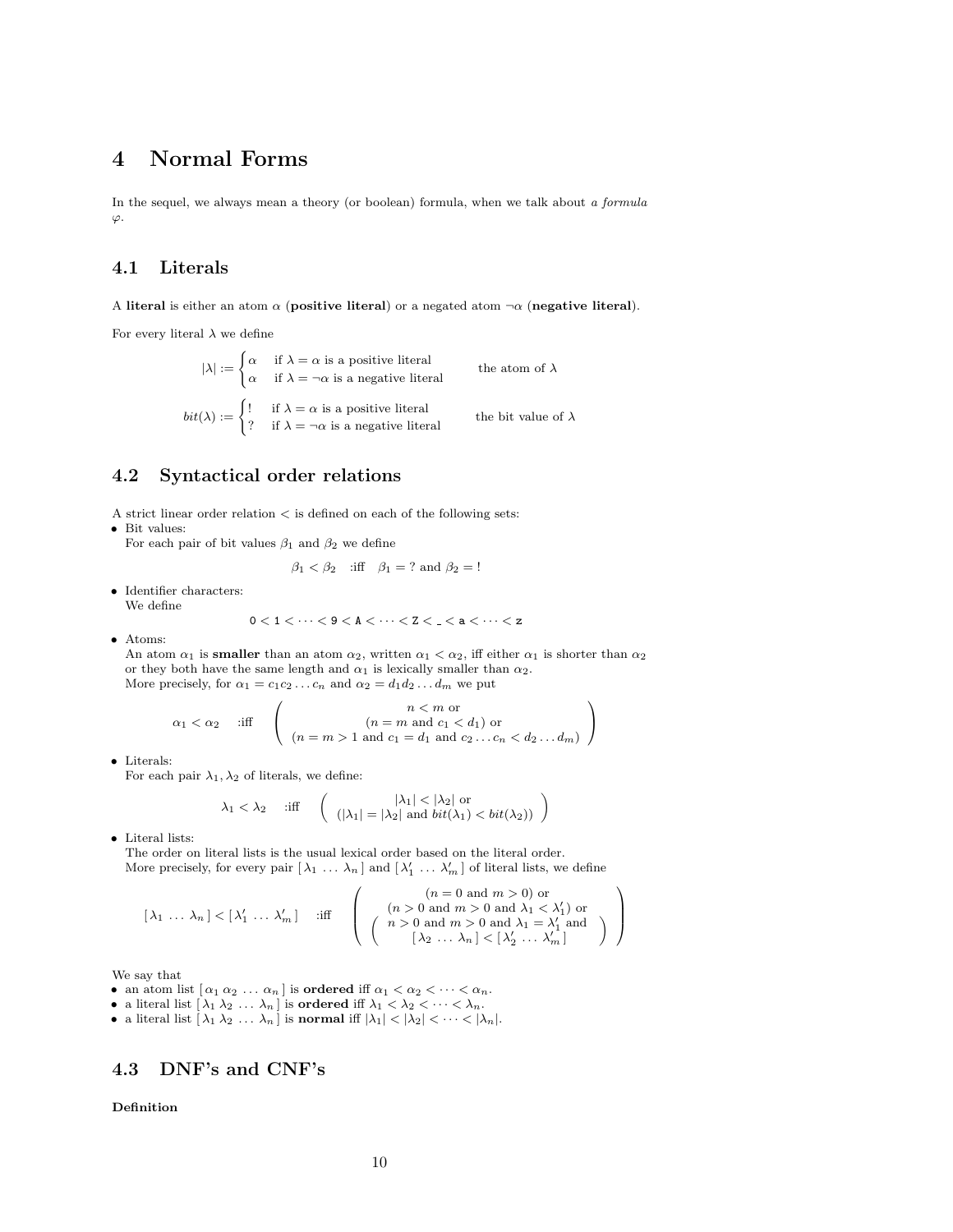• A normal literal conjunction or NLC is a formula of the form

 $[\lambda_1 \wedge \cdots \wedge \lambda_n]$ 

where  $n \geq 0$  and  $[\lambda_1 \dots \lambda_n]$  is a normal literal lists, i.e.  $|\lambda_1| < \dots < |\lambda_n|$ . • A normal literal disjunction or NLD is a formula of the form

 $[\lambda_1 \vee \cdots \vee \lambda_n]$ 

where  $n \geq 0$  and  $[\lambda_1 \ldots \lambda_n]$  is a normal literal lists, i.e.  $|\lambda_1| < \cdots < |\lambda_n|$ .

• A disjunctive normal form or DNF is a disjunction of NLC's, i.e. it has the form

$$
[\lambda_{1,1}\wedge\cdots\wedge\lambda_{1,n_1}]\vee\cdots\vee[\lambda_{m,1}\wedge\cdots\wedge\lambda_{m,n_m}]]
$$

where  $m \geq 0$  and for each  $i = 1, \ldots, m$  holds:  $n_i \geq 0$  and  $[\lambda_{i,1} \ldots \lambda_{i,n_i}]$  is a normal literal list (i.e.  $|\lambda_{i,1}| < \cdots < |\lambda_{i,n_i}|$ ).

• A conjunctive normal form or CNF is a conjunction of NLD's, i.e. it has the form

$$
[\lambda_{1,1} \vee \cdots \vee \lambda_{1,n_1}] \wedge \cdots \wedge [\lambda_{m,1} \vee \cdots \vee \lambda_{m,n_m}]]
$$

where  $m \geq 0$  and for each  $i = 1, ..., m$  holds:  $n_i \geq 0$  and  $[\lambda_{i,1} \dots \lambda_{i,n_i}]$  is a normal literal list (i.e.  $|\lambda_{i,1}| < \cdots < |\lambda_{i,n_i}|$ ).

#### Theorem (DNF's and CNF's are boolean normal forms)

- Every formula  $\varphi$  has an equivalent DNF  $\Delta$ .
- This  $\Delta$  is unique only if  $\varphi$  is a contradiction. In that case,  $\Delta = [\vee]$ . Otherwise, there are infinitely many equivalent DNF's. • Every formula  $\varphi$  has an equivalent CNF Γ.
- This Γ is unique only if  $\varphi$  is a tautology. In that case,  $\Gamma = [\wedge]$ . Otherwise, there are infinitely many equivalent CNF's.

## 4.4 Ordered DNF's and CNF's

#### Definition

$$
\bullet
$$
 A DNF

$$
[\lambda_{1,1} \wedge \cdots \wedge \lambda_{1,n_1}] \vee \cdots \vee [\lambda_{m,1} \wedge \cdots \wedge \lambda_{m,n_m}]]
$$

is said to be ordered iff

 $[\lambda_{1,1} \ldots \lambda_{1,n_1}] < \cdots < [\lambda_{m,1} \ldots \lambda_{m,n_m}]$ 

• A CNF

 $\left[ \lceil \lambda_{1,1} \vee \cdots \vee \lambda_{1,n_1} \rceil \wedge \cdots \wedge \lceil \lambda_{m,1} \vee \cdots \vee \lambda_{m,n_m} \rceil \right]$ 

is said to be ordered iff

$$
[\lambda_{1,1} \ldots \lambda_{1,n_1}] < \cdots < [\lambda_{m,1} \ldots \lambda_{m,n_m}]
$$

#### Theorem

- For every DNF  $\Delta = [\gamma_1 \vee \cdots \vee \gamma_n]$  there is a unique ordered DNF  $\Delta' = [\gamma_1' \vee \cdots \gamma_m']$  with the same components (i.e.  $\{\gamma'_1, \ldots, \gamma'_m\} = \{\gamma_1, \ldots, \gamma_n\}$ ), called the ordered form of  $\Delta$ . Obviously,  $\Delta$  and  $\Delta'$  are (bi)equivalent.
- For every CNF  $\Gamma = [\delta_1 \wedge \cdots \wedge \delta_n]$  there is a unique ordered CNF  $\Gamma' = [\delta'_1 \wedge \cdots \delta'_m]$  with the same components (i.e.  $\{\delta'_1,\ldots,\delta'_m\} = \{\delta_1,\ldots,\delta_n\}$ ), called the ordered form of Γ. Obviously,  $\Gamma$  and  $\Gamma'$  are (bi)equivalent.

With the Bucanon program each output DNF and CNF is transformed into its ordered form, when the output parameter *ordered* is set to yes.

## 4.5 Simplified DNF's and CNF's

#### Definition

- A formula is a simplified DNF if it has one of the following forms:
	- ? the zero bit
	- ! the unit bit
	- $\bullet\;$   $\lambda$  a literal
	- $[\lambda_1 \wedge \cdots \wedge \lambda_n]$  a NLC with  $n \geq 2$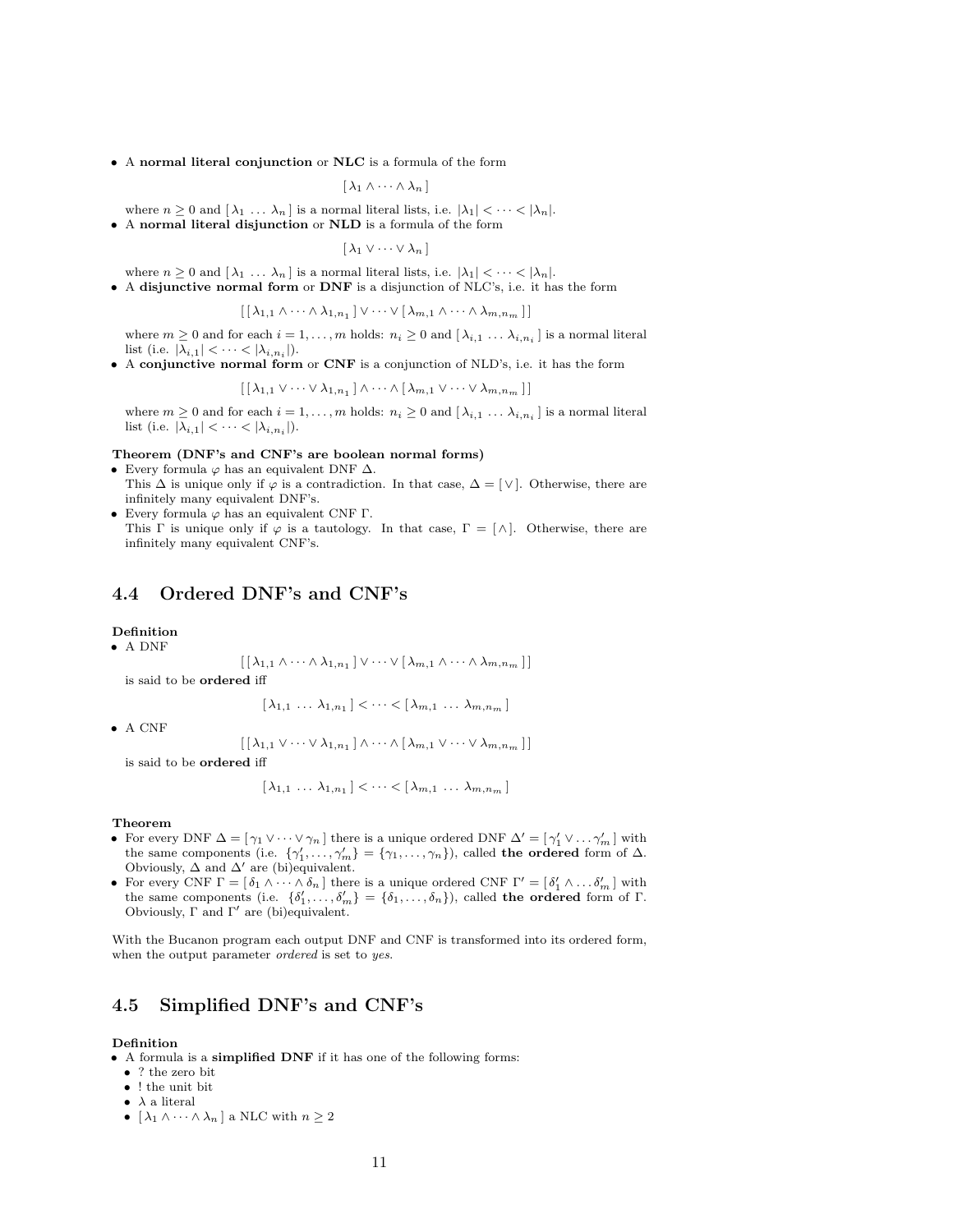- $[\gamma_1 \vee \cdots \vee \gamma_m]$  with  $m \geq 2$ , where each  $\gamma_i$  is either a literal  $\lambda$  or a NLC  $[\lambda_1 \wedge \cdots \wedge \lambda_n]$ with  $n \geq 2$ .
- A formula is a simplified CNF if it has one of the following forms:
	- ? the zero bit
	- ! the unit bit
	- $\lambda$  a literal
	- $[\lambda_1 \vee \cdots \vee \lambda_n]$  a NLD with  $n \geq 2$
	- $\delta_1 \vee \cdots \vee \delta_m$  with  $m \geq 2$ , where each  $\delta_i$  is either a literal  $\lambda$  or a NLD  $[\lambda_1 \vee \cdots \vee \lambda_n]$ with  $n \geq 2$ .

#### Definition

• If  $[\lambda_1 \wedge \cdots \wedge \lambda_n]$  is a NLC, then

$$
simp([\lambda_1 \wedge \cdots \wedge \lambda_n]]) := \begin{cases} ! & \text{if } n = 0 \\ \lambda_1 & \text{if } n = 1 \\ [\lambda_1 \wedge \cdots \wedge \lambda_n] & \text{if } n > 1 \end{cases}
$$

• If  $[\lambda_1 \vee \cdots \vee \lambda_n]$  is a NLD, then

$$
simp([\lambda_1 \vee \cdots \vee \lambda_n]]) := \begin{cases} ? & \text{if } n = 0 \\ \lambda_1 & \text{if } n = 1 \\ [\lambda_1 \vee \cdots \vee \lambda_n] & \text{if } n > 1 \end{cases}
$$

• If  $[\gamma_1 \vee \cdots \vee \gamma_n]$  is a DNF, then

$$
simp([\gamma_1 \vee \cdots \vee \gamma_n]) := \begin{cases} ? & \text{if } n = 0 \\ simp(\gamma_1) & \text{if } n = 1 \\ \vdots & \text{if } n > 1 \text{ and } ! \in \{simp(\gamma_1), \dots, simp(\gamma_n)\} \\ \big[ \operatorname{simp}(\gamma_1) \vee \cdots \vee \operatorname{simp}(\gamma_n) \big] & \text{if } n > 1 \text{ and } ! \notin \{simp(\gamma_1), \dots, simp(\gamma_n)\} \end{cases}
$$

• If  $\lceil \delta_1 \wedge \cdots \wedge \delta_n \rceil$  is a CNF, then

$$
simp([\delta_1 \wedge \cdots \wedge \delta_n]) := \begin{cases} ! & \text{if } n = 0 \\ \text{simp}(\delta_1) & \text{if } n = 1 \\ ? & \text{if } n > 1 \text{ and } ? \in \{\text{simp}(\delta_1), \dots, \text{simp}(\delta_n)\} \\ \text{[simp}(\delta_1) \wedge \cdots \wedge \text{simp}(\delta_n)) & \text{if } n > 1 \text{ and } ? \notin \{\text{simp}(\delta_1), \dots, \text{simp}(\delta_n)\} \end{cases}
$$

#### Theorem and definition

- For every DNF  $\Delta$ ,  $simp(\Delta)$  is a (bi)equivalent simplified DNF of  $\Delta$ , called the simplified ∆.
- For every CNF Γ,  $simp(\Gamma)$  is a (bi)equivalent simplified CNF of Γ, called the simplified Γ.

With the Bucanon program each output DNF and CNF is transformed into its simplified form, when the output parameter simplified is set to yes.

## 4.6 PDNF's and PCNF's

#### Definition

- A NLC  $\gamma$  is a disjunctive factor or implicand or simply a factor of a DNF  $\Delta$  iff  $\gamma \Rightarrow \Delta$ .
- A NLD  $\delta$  is a conjunctive factor or consequence or cofactor of a CNF  $\Gamma$  iff  $\Gamma \Rightarrow \delta$ .
- A factor  $\gamma = [\lambda_1 \wedge \cdots \wedge \lambda_n]$  of a DNF  $\Delta$  is a **prime** factor, if it is irreducible in the sense that  $[\lambda_1 \wedge \cdots \wedge \lambda_{i-1} \wedge \lambda_{i+1} \wedge \cdots \wedge \lambda_n] \neq \Delta$ , for each  $i = 1, \ldots, n$ .
- A cofactor  $\delta = [\lambda_1 \vee \cdots \vee \lambda_n]$  of a CNF  $\Gamma$  is a **prime** cofactor, if it is irreducible in the sense that  $\Gamma \not\Rightarrow \big[\lambda_1 \vee \cdots \vee \lambda_{i-1} \vee \lambda_{i+1} \vee \cdots \vee \lambda_n\big]$ , for each  $i = 1, \ldots, n$ .
- A DNF  $\Delta = [\gamma_1 \vee \cdots \vee \gamma_n]$  is a prime disjunctive normal form or PDNF iff  $\{\gamma_1, \ldots, \gamma_n\}$ is the set of its  $\boldsymbol{n}$  prime factors.
- A CNF  $\Gamma = [\delta_1 \wedge \cdots \wedge \delta_n]$  is a prime conjunctive normal form or PCNF iff  $\{\delta_1, \ldots, \delta_n\}$ is the set of its n prime cofactors.

## 4.7 Boolean canonizations

Theorem (Ordered PDNF's and PCNF's are canonic boolean normal forms)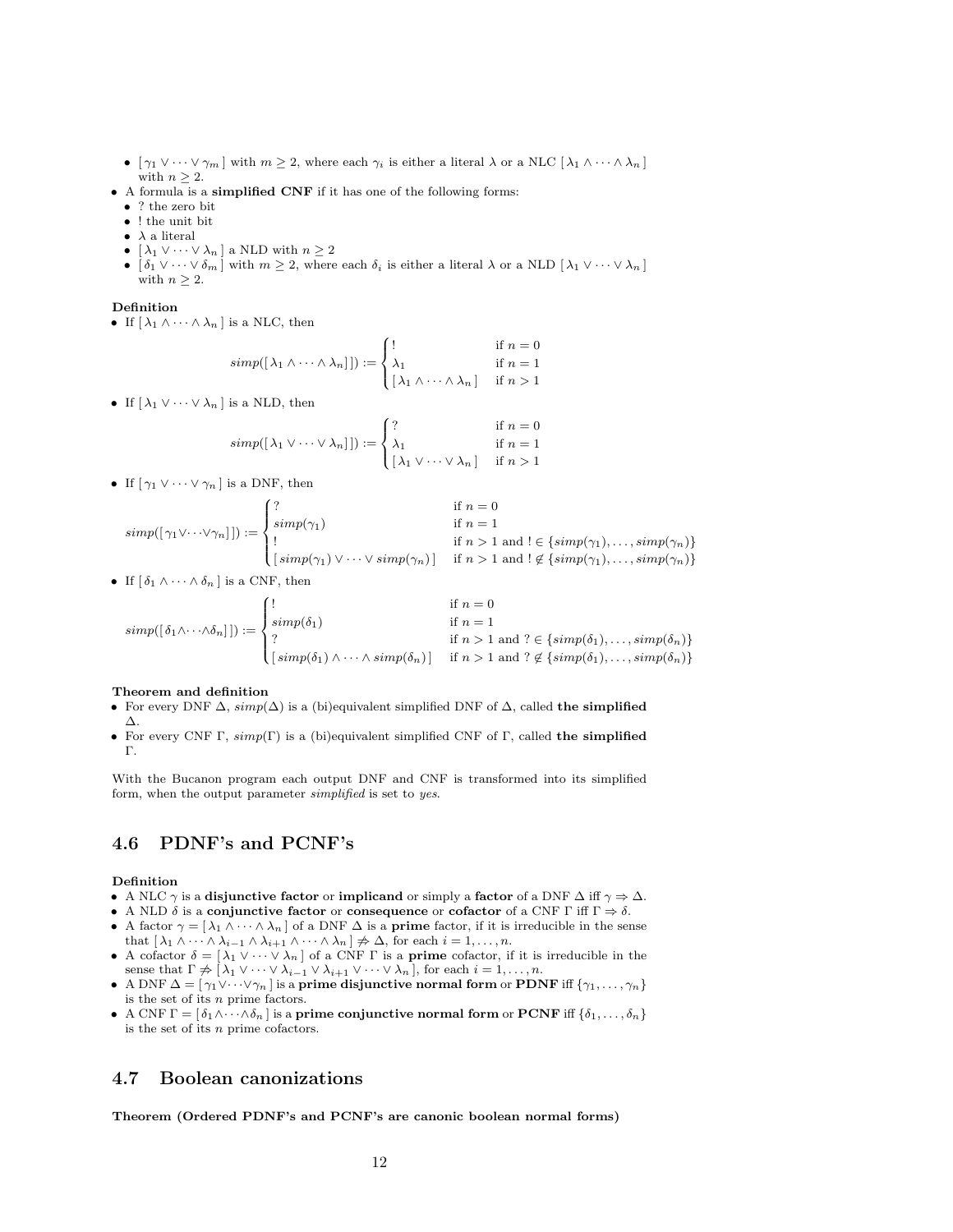- Every formula  $\varphi$  has one equivalent PDNF  $\Delta$ . This PDNF is unique up to the order of its components. In other words, every formula  $\varphi$  has exactly one equivalent ordered PDNF  $\Delta$ , called the (canonic or ordered) PDNF of  $\varphi$ .
- Furthermore, each such  $\Delta$  can be transformed into its (bi)equivalent simplified form  $simp(\Delta)$ . • Every formula  $\varphi$  has one equivalent PCNF Γ. This PCNF is unique up to the order of its
- components. In ohter words, every formula  $\varphi$  has exactly one equivalent ordered PDNF Γ, called the (canonic or ordered) PCNF of  $\varphi$ .

Furthermore, each such Γ can be transformed into its (bi)equivalent simplified form simp(Γ).

With the Bucanon program these PDNF's and PCNF's are generated after the input of  $\varphi$  by pressing the according action button. The resulting normal form is ordered and/or simplified according to the settings of the ordered and simplified output parameter settings.

## 4.8 XPDNF's and XPCNF's

#### Definition

• An extended prime disjunctive normal form or XPDNF is a formula

 $\left[ \Delta \right] \left[ \alpha_1 \ldots \alpha_n \right]$ 

where  $\Delta$  is a PDNF and  $\lceil \alpha_1 \ldots \alpha_n \rceil$  is an ordered list of atoms (i.e.  $\alpha_1 < \cdots < \alpha_n$ ) with  $n \geq 0$ , such that none of these atoms occurs in  $\Delta$ .

• An extended prime conjunctive normal form or XCNF is a formula

 $\left[ \Gamma \parallel [\alpha_1 \ldots \alpha_n] \right]$ 

where  $\Gamma$  is a PCNF and  $\lceil \alpha_1 \ldots \alpha_n \rceil$  is an ordered list of atoms (i.e.  $\alpha_1 < \cdots < \alpha_n$ ) with  $n \geq 0$ , such that none of these atoms occurs in Γ.

## 4.9 Ordered XPDNF's and XPCNF's

#### Definition

- A XPDNF  $[\Delta \mid \alpha_1 \ldots \alpha_n]$  is said to be **ordered** iff  $\Delta$  is ordered.
- A XCNF  $[\Gamma \ || \ \alpha_1 \ ... \ \alpha_n]$  is said to be **ordered** iff  $\Gamma$  is ordered.

## 4.10 Simplified XPDNF's and XPCNF's

#### Definition

- A formula is a simplified XPDNF if it has one of the following forms
- $\bullet~\Delta$  a simplified PDNF
- $[\Delta \mid [\alpha_1 \ldots \alpha_n] ]$ , where  $\Delta$  is a simplified PDNF and  $[\alpha_1 \ldots \alpha_n]$  is an ordered list of atoms, none of them occuring in  $\Delta$ , with  $n \geq 2$
- A formula is a simplified XCDNF if it has one of the following forms
	- Γ a simplified PCNF
	- [ $\Gamma \parallel [\alpha_1 \ldots \alpha_n]$ ], where  $\Gamma$  is a simplified PCNF and  $[\alpha_1 \ldots \alpha_n]$  is an ordered list of atoms, none of them occuring in Γ, with  $n \geq 2$

#### Definition

• If  $[\Delta \mid \alpha_1 \ldots \alpha_n]$  is a XDNF, then

$$
simp([\Delta \parallel [\alpha_1 \ldots \alpha_n]]) := \begin{cases} simp(\Delta) & \text{if } n = 0 \\ [simp(\Delta) \parallel [\alpha_1 \ldots \alpha_n]] & \text{if } n > 0 \end{cases}
$$

• If  $[\Gamma \parallel [\alpha_1 \ldots \alpha_n]]$  is a XCNF, then

$$
simp([\Gamma \ || [\alpha_1 \ ... \ \alpha_n]]) := \begin{cases} simp(\Gamma) & \text{if } n = 0 \\ [simp(\Gamma) \ || [\alpha_1 \ ... \ \alpha_n]] & \text{if } n > 0 \end{cases}
$$

### 4.11 Theory canonizations

Theorem (Ordered XPDNF's and XPCNF's are canonic theory normal forms)